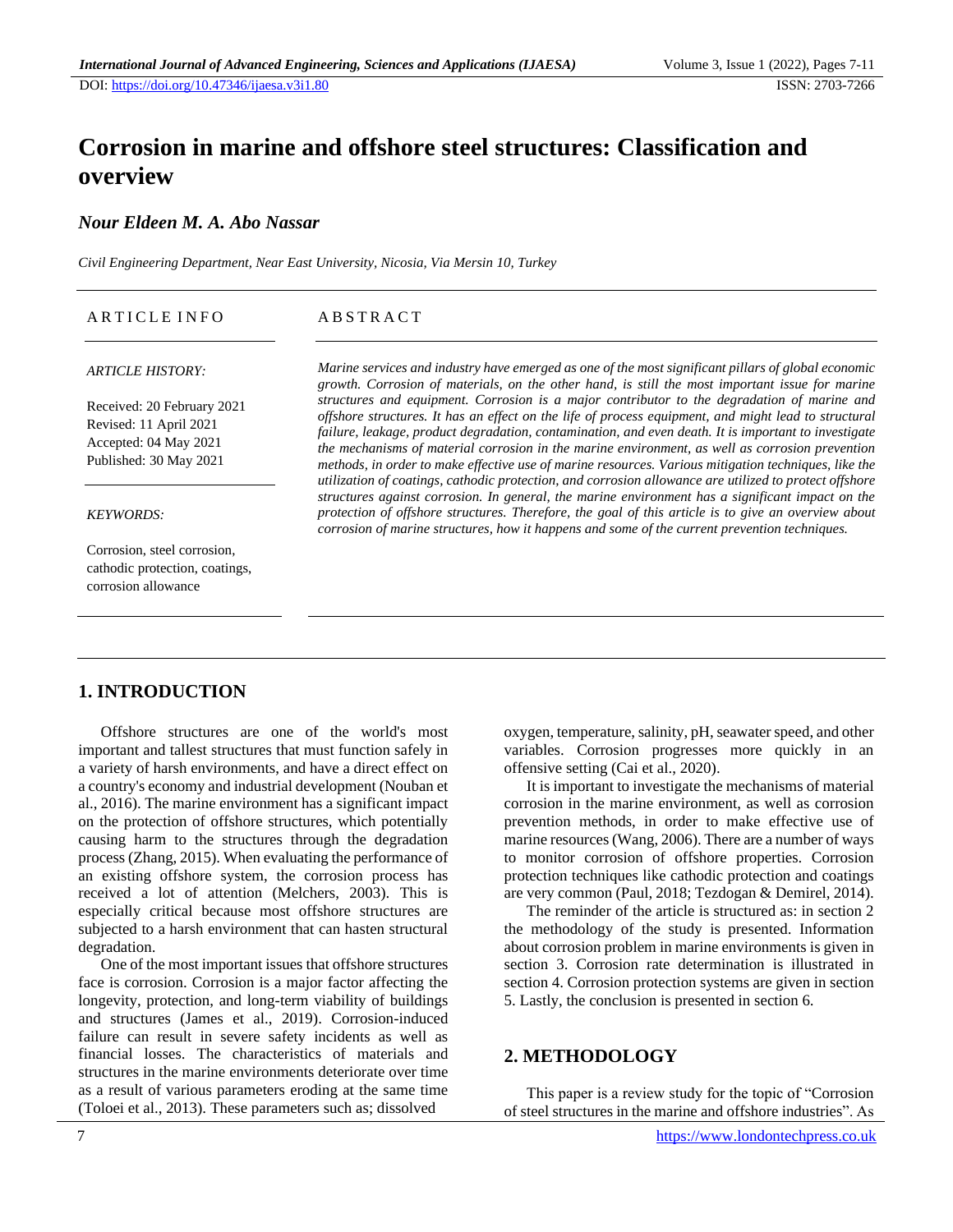DOI: [https://doi.org/1](https://doi.org/10.47346/ijaesa.v3i1.80)0.47346/ijaesa.v3i1.80 ISSN: 2703-7266

two of the most common and largest online sources for high quality results related to the topic, Scopus and Google Scholar databases were used to collect data. Keywords such as "corrosion," "cathodic protection," and "coatings" were used.

# **3. CORROSION AND CORROSION PROBLEM IN MARINE ENVIRONMENTS**

### **3.1. Corrosion mechanism**

According to Tezdogan & Demirel (2014), "corrosion is a damaging assault of a substance through interaction with its surroundings". Rust is the most common corrosion output, that is produced when steel and iron enter the corrosion process. A corrosion cell is shown in Figure 1 as a simple schematic.

Since corrosion damage is expensive to fix, approaches that can avoid corrosion are given a lot of importance.



**Fig. 1.** A corrosion cell (Tezdogan & Demirel, 2014)

### **3.2. The corrosion problem in the marine environments**

According to (Kirchgeorg et al., 2018) the harsh marine environment poses a significant challenge to the constructions and longevity of offshore frameworks, that are mostly constructed of steel and are designed to more than 25 years. The chemical characteristics of the immersing medium, (such as seawater and brackish water), have a significant impact on metal corrosion. In comparison to drinking water, seawater is extremely corrosive, as corrosion increases with salinity, but other factors like oxygen concentration, pH (for seawater ranging between 7.8 and 8.3), and temperature also influence corrosion process.

Prabhakar and Goswami (2019), stated that in the context of Offshore structures, corrosion is electrochemical processes. In this electrochemical process, the electrolyte is the seawater, and due to various potentials between different sections of the steel structures, the metal ions travel from the structure's surface and diffuse into the electrolyte solution.

**Table 1**. Corrosion zones in offshore materials and structures

| Zone                     | <b>Description</b>                                                                                                                                                                                                                                                                                                                                                                                                            |  |  |
|--------------------------|-------------------------------------------------------------------------------------------------------------------------------------------------------------------------------------------------------------------------------------------------------------------------------------------------------------------------------------------------------------------------------------------------------------------------------|--|--|
| Atmospheric<br>zone      | The location of atmospheric zone is above sea<br>level, in which corrosion intensity is linked to<br>the period of moisture, through which<br>electrochemical process occur. In this zone, a<br>direct relation between the amount of salt in<br>the atmosphere and the rate of corrosion exist.<br>In addition, materials are often subjected to<br>solar radiation, that degrades the efficiency of<br>the organic coating. |  |  |
| Splash zone              | This zone has the highest rate of metal<br>corrosion because of the aerated atmosphere,<br>which allows for easy access to dissolved<br>oxygen for electrochemical reaction.<br>In.<br>addition, because of the tides and the wind,<br>this part of the structure is sometimes damp.                                                                                                                                          |  |  |
| <b>Tidal zone</b>        | If the tide changes, the objects are alternately<br>immersed and subjected to the splash zone.<br>When materials are submerged, they are<br>exposed to well-aerated seawater, which<br>biofouling attachment<br>encourages<br>and<br>development. The rate of corrosion is affected<br>by the tidal flow, with greater rates of<br>corrosion as the tidal flow increases.                                                     |  |  |
| <b>Submerged</b><br>zone | The section of the structure that is constantly<br>submerged in the sea. The availability of<br>oxygen to transport to the cathodic sites of the<br>substances surfaces determines the rate of<br>this<br>Since<br>corrosion<br>in<br>zone.<br>oxygen<br>concentration differs with depth and decreases<br>as distance from the surface increases, the<br>corrosion rate is slower at greater depth.                          |  |  |
| <b>Subsoil</b>           | oxygen concentration in the buried<br>The<br>structure is low, and hydrogen sulfide might<br>be present.                                                                                                                                                                                                                                                                                                                      |  |  |

Corrosion outputs are formed when metal ions interact with oxide and hydroxide ions. Since dissolved oxygen levels are higher near the water's surface, the presence of dissolved oxygen becomes a major concern. Because of this proximity, the dissolved oxygen imposes a higher corrosive over potential in the neighbourhood of this area in comparison to the metal below the surface. As a consequence of this, pits may form on the platform's metal surface. Corrosion in the pits and the crevices (like the structure's joints or welding defects), appears as frequent corrosion on the platform's steel surface. Increased stresses due to pits, crevices, and other structural irregularities (due to electrochemical reactions) cause cracks and breaks in the structure over time. The corrosion rate depends on the metal's microstructure.

According to López-Ortega et al. (2019), as shown in Table one below, offshore materials and frameworks are subjected to 5 distinct corrosion areas, each with various rates of material corrosion.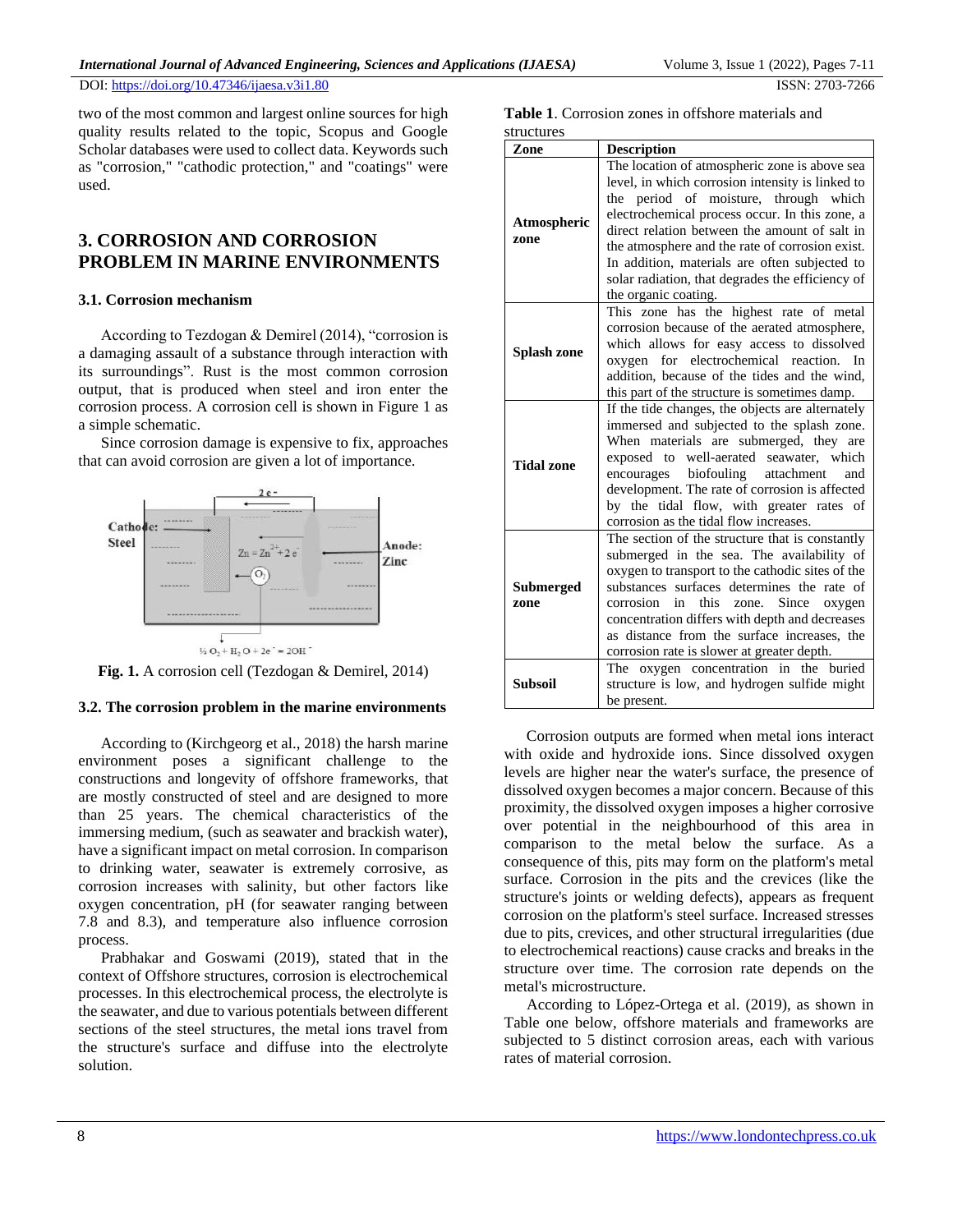# **4. CORROSION RATE DETERMINATION**

According to Ting et al. (2011), the corrosion rates of structural steel in the harsh environments of coastal areas, harbours and oceans has an impact on the economic benefit of marine structures, as steel loss and pitting can have major effects on structural protection and efficiency. With a growing focus on keeping existing structures in operation for longer time spans and thereby deferring replacement cost, there is a growing interest in predicting corrosion rates at a given location for a given duration of exposure once the protection (coatings or cathodic protections) is lost.

Paul (2012), stated that because of the wide range of parameters that control the corrosion rate, predicting the corrosion rates of steel structures in the universal marine environments is a difficult task. The key factors that affect the rate could include; salinity, sulfate, dissolved oxygen, pH as well as temperatures. Although the individual impacts of these factors on corrosion are well understood, the combined influence of these factors together are complicated and unknown.

| rocauons                                 |                                |                                           |  |  |
|------------------------------------------|--------------------------------|-------------------------------------------|--|--|
| <b>Location</b>                          | <b>Exposure</b><br>time (Year) | Rate of<br>corrosion<br>$\textbf{(mm/y)}$ |  |  |
| <b>Gulf of Mexico</b>                    |                                | 1.4                                       |  |  |
| Alaska                                   |                                | 0.90                                      |  |  |
| North Sea - United<br>Kingdom            | 7.2                            | 0.154                                     |  |  |
| Taylor Beach - Australia                 | 2.2                            | 0.136                                     |  |  |
| Sakata Harbour - Japan                   | 0.5                            | 0.089                                     |  |  |
| Coffs Harbour -<br>Australia             | 2                              | 0.150                                     |  |  |
| Campeche - Mexico                        |                                | 0.280                                     |  |  |
| Harbour Island – United<br><b>States</b> | 5                              | 0.250                                     |  |  |
| Port Adelaide - Australia                | 52                             | 0.031                                     |  |  |
| Yokohama Port - Japan                    | 11                             | 0.182                                     |  |  |

**Table 2**. Examples on corrosion rates from different locations

Valdez et al. (2016) stated that, throughout the erosion processes, marine frameworks lose wall thickness at a rate that differs with depths. Steel corrosion rates in seawater are normally between 0.1-0.3 mm/year, but in seawater polluted with corrosive effluents, can reach 2-4 mm/year.

According to the work done by (Khodabux et al., 2020), some examples about corrosion rates from different locations are shown in Table 2.

# **5. CORROSION PROTECTION SYSTEMS**

There are many ways to keep a substance from corroding. Corrosion protection techniques like cathodic protection, corrosion allowance and coatings are very common.

### **5.1. Cathodic protection systems (CPS)**

CPS are among the widely utilized methods for all types of steel structures in marine and harbour settings, such as ships and infrastructure (Kirchgeorg et al., 2018). Shehadeh and Hassan (2013) stated that, CPS is commonly utilized to maintain steel marine structures from corrosion caused by seawater (such as ships, pipelines, offshore structures, and others). Seawater is considered a hostile environment on marine ships as well as offshore steel structures due to its high electric conductivity and high amount of oxygen. Therefore, the aim of this technique is to transform the metallic structure into a cathode of an electrochemical cell, to conduct electrons for cathodic reactions.

According to Shehadeh and Hassan (2013), CP can be accomplished in two ways; the first one is the impressed current cathodic protection systems while the second is the sacrificial anodes cathodic protection systems (see Table 3).

|  | Table 3. Cathodic protection systems types |
|--|--------------------------------------------|
|  |                                            |

| <b>ICCP</b> system                                                                                                                                                                                                                                                                                                                                                                                                                                                                                                                                                                                                                | <b>SACP</b> system                                                                                                                                                                                                                                                                                                                                                                                                                                                                                                                                                                                                  |
|-----------------------------------------------------------------------------------------------------------------------------------------------------------------------------------------------------------------------------------------------------------------------------------------------------------------------------------------------------------------------------------------------------------------------------------------------------------------------------------------------------------------------------------------------------------------------------------------------------------------------------------|---------------------------------------------------------------------------------------------------------------------------------------------------------------------------------------------------------------------------------------------------------------------------------------------------------------------------------------------------------------------------------------------------------------------------------------------------------------------------------------------------------------------------------------------------------------------------------------------------------------------|
| In this system, an external DC<br>power source is used to<br>generate electrons. The system<br>is made up of; rectifier,<br>anodes, reference electrodes<br>and control unit. The rectifier<br>provides the requisite positive<br>current, that is then connected<br>to the structure to be secured<br>by the anodes. During this<br>operation, the reference<br>electrodes keep track of the<br>protections level while the<br>control unit adjusts the output<br>current consequently.<br>Ultimately, the metal structure<br>become passively charged,<br>that eventually causes the<br>potential to fall below<br><sub>a</sub> | In SACP system, reactive<br>metals are utilized like<br>anodes which are electrically<br>attached to the metals to be<br>protected. The difference in<br>natural potentials between<br>the anodes and the metals, as<br>shown by their relative<br>positions in the galvanic<br>series, generates a positive<br>current that flows in the<br>electrolyte, from the anodes<br>to the metal. As a result, the<br>metal's entire surface<br>becomes more negatively<br>charged and serves as the<br>cathode. Aluminium, zinc,<br>and magnesium are the most<br>common metals used as<br>sacrificial anodes (Safuadi et |
| predetermined level.                                                                                                                                                                                                                                                                                                                                                                                                                                                                                                                                                                                                              | al., 2011).                                                                                                                                                                                                                                                                                                                                                                                                                                                                                                                                                                                                         |

### **5.2. Corrosion allowance (CA)**

According to Kirchgeorg et al. (2018), the meaning of corrosion allowance is the use of thicker steel as necessary for the constructions. If conventional protection systems fail, or if coating damage occurs, this can be used as a backup solution. In addition, a CA is required to cover the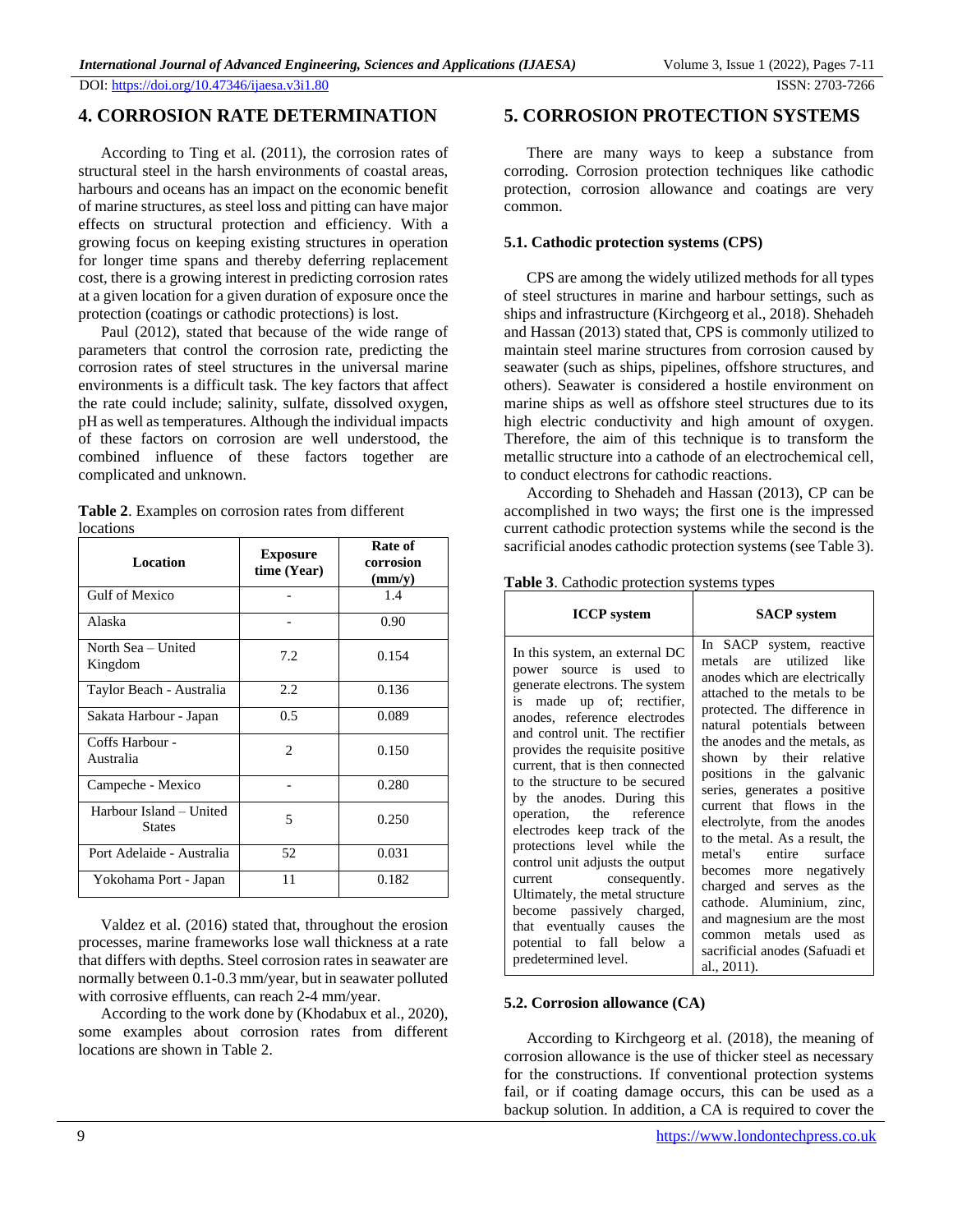DOI: [https://doi.org/1](https://doi.org/10.47346/ijaesa.v3i1.80)0.47346/ijaesa.v3i1.80 ISSN: 2703-7266

time durations up to the ICCP installation and steel polarization. This can extend the structure's life in the event of technical issues with impressed current cathodic protection system or galvanic anodes (such as passivation). The thickness is determined based on the estimated erosion rate of the steel in the marine environments. Corrosion allowances of 0.2 to 1.20 centimetre are recommended. The steel is mostly made of iron, and also includes traces ranging from 0.01 to 1.65 percent of C, Si, Mn, S, P, Al, Ni, Mo, Cr, V, Co, and Cu.

# **5.3. Coating systems (CS)**

CS is a simple way to prevent corrosion. During this method, a barrier is built between the steel and the sea water, thus the surface is isolated. According to Price and Figueira (2017), While CS may combine several layers of various kinds of coatings, consistency between the layers must be ensured. Non-metallic coatings, metallic coatings, or a mixture of these 2 kinds of coatings are applied to the surface of the steel during the coating process. Metallic coatings generally consist of non-ferrous metals, usually zinc, aluminium and its alloys. Non-Ferrous metals have higher impedance to corrosion compared to carbon steels. These metallic coatings protect the steel frameworks from erosion by galvanizing and barrier. Furthermore, metallic coatings virtually conserve the steel in damaged places or where small pores in the coating exist.

According to Tezdogan and Demirel (2014), paint protects against corrosion in 3 ways: by creating a barrier effect, inhibiting corrosion, and supplying a galvanic effect. The barrier effect, as the name implies, creates a barrier between the materials and the environment.

Inhibiting dyes, like zinc phosfate, are utilized in inhibitory paints. Such pigments utilized only in primers. It is important to note that these paints are not appropriate for utilization below the water.

Paints using the galvanic effect include zinc (pure) pigments and are utilized just like a primer. Galvanic effect is based on the fact that zinc makes a metallic contact with steel, allowing it to act like anodes. Even if the coating is cracked or peeled off, the steel continues to be conserved by zinc cathode pigment.

### **5.4. Combined utilization of cathodic protection and coatings**

According to Tezdogan and Demirel (2014), over time, the painted surface is subject to deteriorate. Unless the system is repaired, the system's characteristics sometimes fall below the limiting standard after a certain amount of time in operation. This eventually results in a high renovation cost. Cathodic protection, on the other hand, will increase the system's protection.

Compatibility between the coating system and the CP is an important consideration when designing cathodic protection; if not, then proper protection cannot be guaranteed. Standard laboratory tests, like ASTM G8, are commonly used to assess the coatings' compatibility.

# **6. CONCLUSION**

In conclusion, a comprehensive review of the corrosion problems in marine and offshore structures including the causes, mechanisms, impacts, monitoring and prevention are studied. Corrosion of marine offshore structures is clearly a serious issue and must be taken into account when designing such structures that are subject to aggressive environments.

# **REFERENCES**

- [1] Cai, Y., Xu, Y., Zhao, Y., Zhou, K., & Ma, X. (2020). A spatial-temporal approach for corrosion prediction in time-varying marine environment. *Journal of Loss Prevention in the Process Industries, 66,* 104161. <https://doi.org/10.1016/j.jlp.2020.104161>
- [2] James, A., Bazarchi, E., Chiniforush, A. A., Aghdam, P. P., Hosseini, M. R., Akbarnezhad, A., & Ghodoosi, F. (2019). Rebar corrosion detection, protection, and rehabilitation of reinforced concrete structures in coastal environments: A review. *Construction and Building Materials, 224,* 1026-1039. <https://doi.org/10.1016/j.conbuildmat.2019.07.250>
- [3] Khodabux, W., Causon, P., & Brennan, F. (2020). Profiling corrosion rates for offshore wind turbines with depth in the North Sea. *Energies, 13*(10), 2518. <https://doi.org/10.3390/en13102518>
- [4] Kirchgeorg, T., Weinberg, I., Hörnig, M., Baier, R., Schmid, M. J., & Brockmeyer, B. (2018). Emissions from corrosion protection systems of offshore wind farms: Evaluation of the potential impact on the marine environment. *Marine pollution bulletin, 136*, 257-268. <https://doi.org/10.1016/j.marpolbul.2018.08.058>
- [5] López-Ortega, A., Bayón, R., & Arana, J. L. (2019). Evaluation of protective coatings for high-corrosivity category atmospheres in offshore applications. *Materials, 12*(8), 1-21. <https://doi.org/10.3390/ma12081325>
- [6] Melchers, R. E. (2003). Modeling of marine immersion corrosion for mild and low-alloy steels-Part 1: Phenomenological model. *Corrosion, 59*(4), 319-334. <https://doi.org/10.5006/1.3277564>
- [7] Nouban, F., French, R., & Sadeghi, K. (2016). General guidance for planning, design and construction of offshore platforms. *Academic Research International, 7*(5), 37-44.
- [8] Paul, S. (2012). Modeling to study the effect of environmental parameters on corrosion of mild steel in